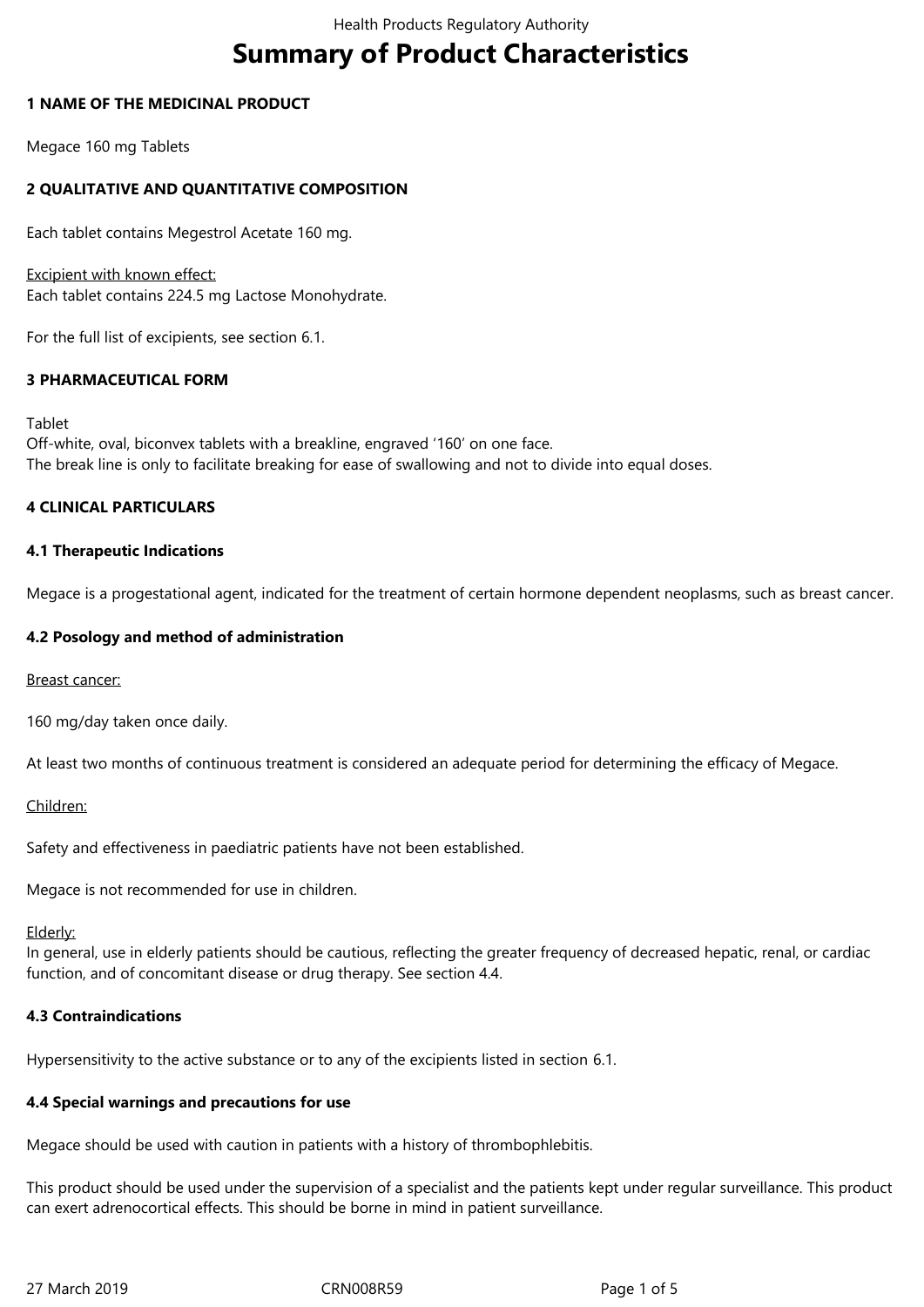#### Health Products Regulatory Authority

This product should be used with caution in patients with impaired liver function**,** or with a history of or existent thromboembolic disorder.

Patients with rare hereditary problems of galactose intolerance, total Lactase deficiency or glucose-galactose malabsorption should not take this medicine.

Insufficient data from clinical studies of megesterol acetate are available for patients 65 years of age and older to determine whether they respond differently than younger patients. Other reported clinical experience has not identified differences in responses between elderly and younger patients. In general, use in elderly patients should be cautious, reflecting the greater frequency of decreased hepatic, renal, or cardiac function, and of concomitant disease or other drug therapy. Megestrol acetate is known to be substantially excreted by the kidney, and the risk of toxic reactions to this drug may be greater in patients with impaired renal function. Because elderly patients are more likely to have decreased renal function, care should be taken during treatment with megestrol acetate, and it may be useful to monitor renal function.

## **4.5 Interaction with other medicinal products and other forms of interactions**

No interaction studies have been performed.

## **4.6 Fertility, pregnancy and lactation**

## **Pregnancy**

Megace is not recommended for women who are pregnant or who are breast feeding.

Women of child bearing potential should be advised to avoid becoming pregnant.

Several reports suggest an association between intrauterine exposure to progestational drugs in the first trimester of pregnancy and genital abnormalities in male and female foetuses. The risk of hypospadias, 5 to 8 per 1,000 male births in the general population may be approximately doubled with the exposure to progestational drugs. There are insufficient data to quantify the risk to exposed female foetuses; however some of these drugs induce mild virilisation of the external genitalia of the female foetuses.

If a patient is exposed to Megace during the first four months of pregnancy or if she becomes pregnant whilst taking Megace, she should be apprised of the potential risks to the foetus.

# Breastfeeding

Because of the potential for adverse effects, nursing should be discontinued during treatment with Megace.

# **4.7 Effects on ability to drive and use machines**

There are no known effects of megestrol acetate on the ability to drive or operate machinery.

# **4.8 Undesirable effects**

The main side-effect experienced by patients while taking megestrol acetate, particularly at high doses, is weight gain, which is usually not associated with water retention, but which is secondary to an increased appetite and food intake. Weight gain is associated with an increase in fat and body cell mass.

Constipation and urinary frequency have also been reported in patients who received high doses of megestrol acetate in clinical trials.

A rarely encountered side effect of prolonged administration of megestrol acetate is urticaria, presumably an idiosyncratic reaction to the drug. The drug is devoid of the myelosuppressive activity characteristic of many cytotoxic drugs and it causes no significant changes in haematology, blood chemistry or urinalysis.

Pituitary adrenal axis abnormalities including glucose intolerance, new onset diabetes, exacerbation of pre-existing diabetes with decreased glucose tolerance and Cushing's syndrome have been reported with the use of megestrol acetate. Clinically apparent adrenal insufficiency has been rarely reported in patients shortly after discontinuing megestrol acetate. The possibility of adrenal suppression should be considered in all patients taking or withdrawing from chronic megestrol acetate therapy. Replacement stress doses of glucocorticoids may be indicated.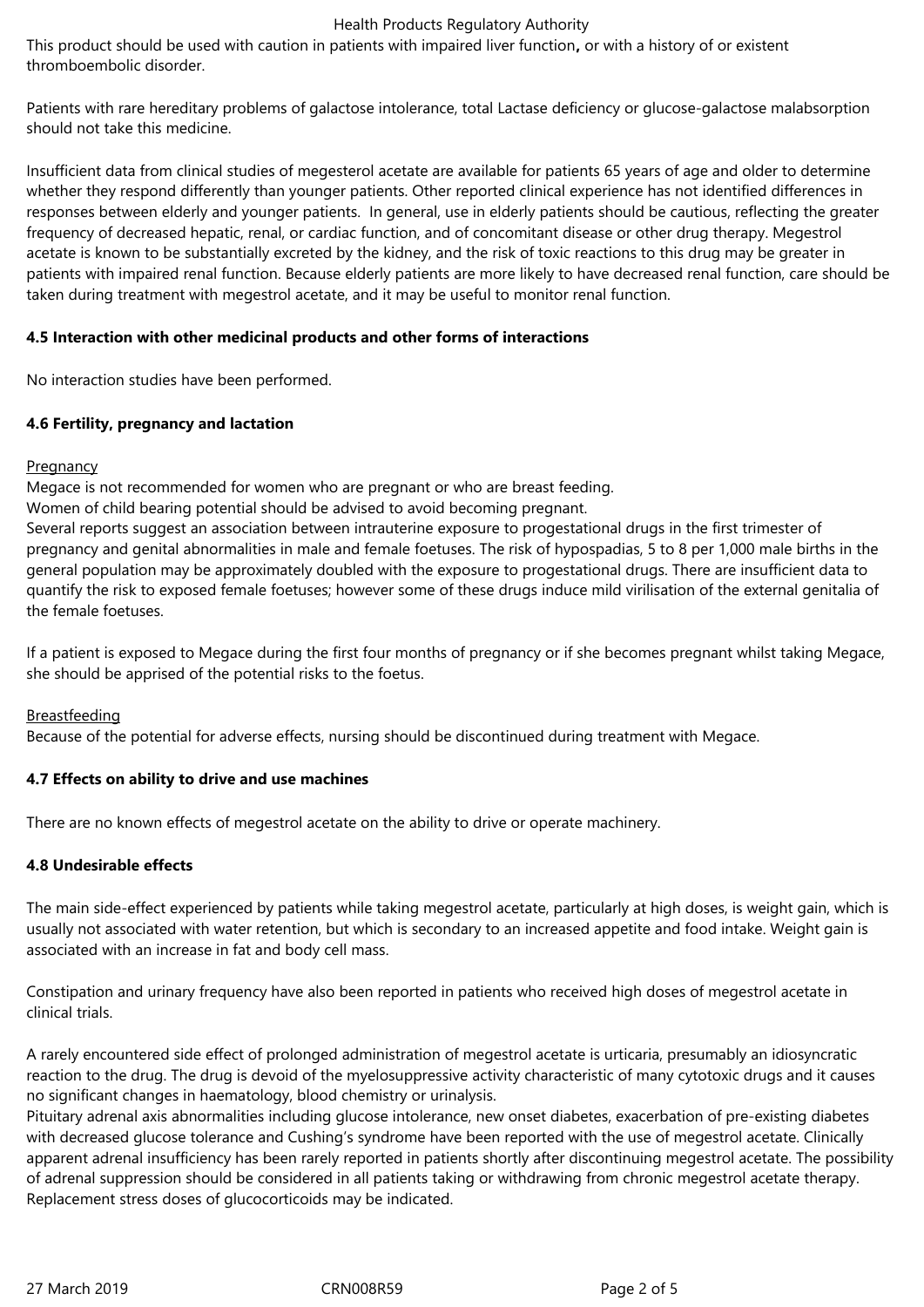1/10000), and not known (cannot be estimated from the available data).

| <b>System Organ Class</b>                                                    | <b>Frequency</b>      | <b>MedDRA Term</b>                                                                   |
|------------------------------------------------------------------------------|-----------------------|--------------------------------------------------------------------------------------|
| Neoplasms benign, malignant, and unspecified<br>(including cysts and polyps) | Common                | Tumour flare <sup>#</sup>                                                            |
| <b>Endocrine disorders</b>                                                   | Very common           | Adrenal insufficiency, cushingoid, Cushing's<br>syndrome                             |
| Metabolism and nutrition disorders                                           | Very common           | Diabetes mellitus, glucose tolerance impaired,<br>hyperglycaemia, increased appetite |
| Psychiatric disorders                                                        | Common                | Mood altered                                                                         |
| Nervous system disorders                                                     | Common                | Carpal tunnel syndrome, lethargy                                                     |
| Cardiac disorders                                                            | Common                | Cardiac failure                                                                      |
| Vascular disorders                                                           | Very common           | Thrombophlebitis, pulmonary embolism*,<br>hypertension, hot flush                    |
| Respiratory, thoracic and mediastinal disorders                              | Very common           | Dyspnoea                                                                             |
| Gastrointestinal disorders                                                   | Common<br>Very common | Nausea, vomiting, diarrhoea, flatulence<br>Constipation                              |
| Skin and subcutaneous tissue disorders                                       | Common                | Rash, alopecia                                                                       |
| Renal and urinary disorders                                                  | Common                | Pollakiuria                                                                          |
| Reproductive system and breast disorders                                     | Common                | Menrorrhagia, erectile dysfunction                                                   |
| General disorders and administration site condition                          | Common                | Asthenia, pain, oedema                                                               |
| Investigations                                                               | Very common           | Weight increased                                                                     |

† Source of frequencies: Megestrol Acetate Oral, Corporate Product Labeling Profile (CPLP) dated 12 November 1996.

# with or without hypercalcemia

\* Pulmonary embolism (in some cases fatal)

# Reporting of suspected adverse reactions

Reporting suspected adverse reactions after authorisation of the medicinal product is important. It allows continued monitoring of the benefit/risk balance of the medicinal product. Healthcare professionals are asked to report any suspected adverse reactions via HPRA Pharmacovigilance, Earlsfort Terrace, IRL - Dublin 2; Tel: +353 1 6764971; Fax: +353 1 6762517. Website: www.hpra.ie; E-mail: medsafety@hpra.ie.

# **4.9 Overdose**

No acute [toxicologica](http://www.hpra.ie/)l effects [have resulted from s](mailto:medsafety@hpra.ie)tudies involving Megace (megestrol acetate) administered in dosages as high as 1600 mg/day for six months or more.

Reports of overdose have been received in the postmarketing setting. Signs and symptoms reported in the context of overdose included diarrhoea, nausea, abdominal pain, shortness of breath, cough, unsteady gait, listlessness, and chest pain. There is no specific antidote for overdose with Megace. In case of overdose, appropriate supportive measures should be taken.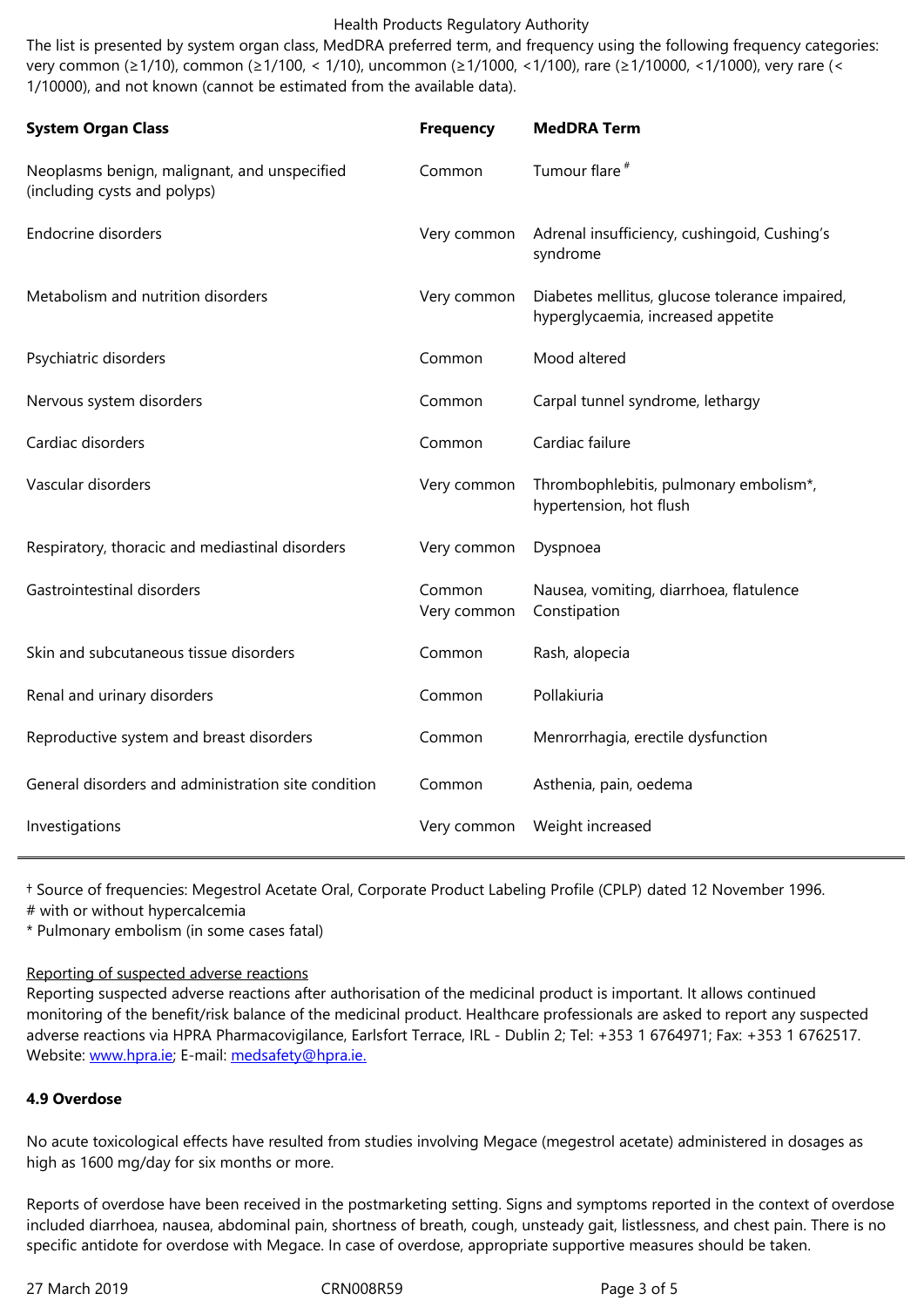#### **5 PHARMACOLOGICAL PROPERTIES**

#### **5.1 Pharmacodynamic properties**

Megace (megestrol acetate) possesses pharmacological properties similar to those of natural progesterone. Its progestational activity is slightly greater than that of medroxyprogesterone acetate, norethindrone, norethindrone acetate and norethynodrel; slightly less than that of chlormadinone acetate; and substantially less than that of norgestrel.

Megestrol acetate is a potent progestogen that exerts significant anti-oestrogenic effects. It has no androgenic or oestrogenic properties. It has anti-gonadotropic, anti-uterotropic and anti-androgenic/anti-myotropic actions. It has a slight but significant glucocorticoid effect and a very slight mineralocorticoid effect.

#### **5.2 Pharmacokinetic properties**

Peak plasma levels of tritiatedmegestrol acetate and metabolites occur one to three hours after oral administration. When 4 to 90mg of C-labelled megestrol acetate were administered orally to women, the major route of drug elimination was in the urine. The urinary and faecal recovery of total radioactivity within 10 days ranged from 56.6% to 78.4% (mean 66.4%) and 7.7% to 30.3% (mean 19.8%), respectively. The total recovered radioactivity varied between 83.1% and 94.7% (mean 86.2%). Megestrol acetate metabolites, which were identified in the urine as glucuronide conjugates, were 17-alpha-acetoxy-2-alpha hydroxy-6-methylpregna-4, 6-diene-3, 20-dione; 17-alpha-acetoxy-6-hydroxymethylpregna-4, 6-diene-3, 20-dione; and 17-alpha-acetoxy-2 alpha-hydroxy-6-hydromethylpregna-4, 6-diene-3, 20-dione; these identified metabolites accounted for only 5-8% of the administered dose.

Serum concentrations were measured after the administration of single and multiple oral doses of megestrol acetate. Both men and women participated in the study. All were healthy volunteer adults not more than 65 years of age and the women were postmenopausal.

Megestrol acetate is readily absorbed following oral administration of 20, 40, 80 and 200 mg doses. Megestrol serum concentrations increase with increasing doses, the relationship between increasing dosage and increasing serum levels not being arithmetically proportional. Average peak serum concentrations for the four doses tested were 89, 190, 209 and 465 ng/ml.

Mean peak serum concentrations are found three hours after single-dose administration for all dosage levels studied. The serum concentration curve appears biphasic, and the beta-phase half-life is 15 to 20 hours longer.

After multiple doses over a three-day period, serum levels increase each day and are estimated to reach 80% to 90% predicted steady-state levels on the third day.

#### **5.3 Preclinical safety data**

Administration of megestrol acetate to female dogs for up to 7 years was associated with an increased incidence of both benign and malignant tumors of the breast. Comparable studies in rats and studies in monkeys were not associated with an increased incidence of tumors. The relationship of megestrol acetate-associated dog tumors to humans is unknown, but should be considered in assessing the benefit-to-risk ratio when prescribing Megace, and in surveillance of patients on therapy.

Fertility and reproduction studies with high doses of megestrol acetate have shown a reversible feminising effect on some male rat foetuses.

## **6 PHARMACEUTICAL PARTICULARS**

#### **6.1 List of excipients**

Colloidal anhydrous silica Lactose monohydrate Magnesium stearate Microcrystalline cellulose Povidone Sodium starch glycollate